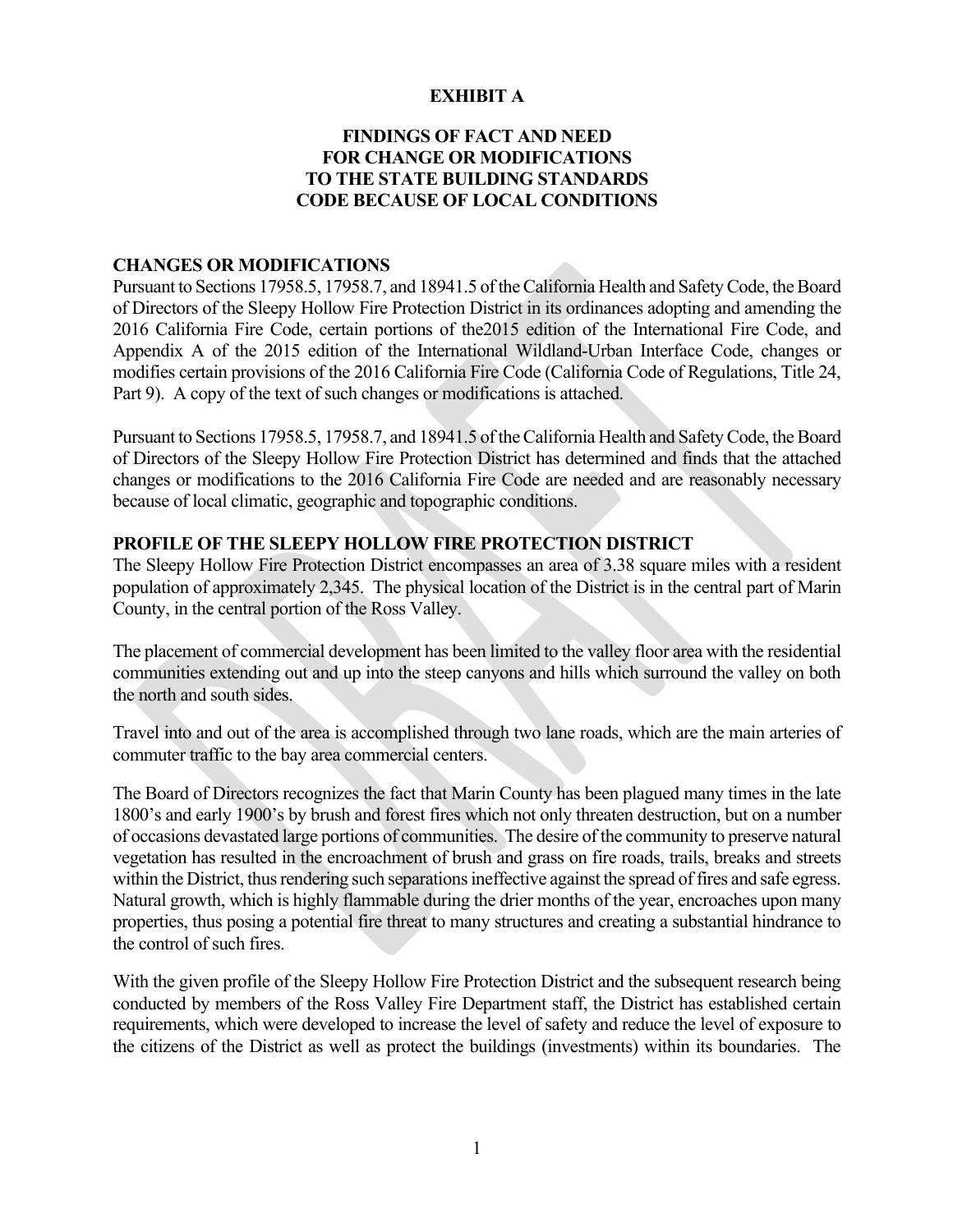following points were established as factors which caused concern and are herein established and submitted as the "Findings of Fact":

# **1. CLIMATIC**

**a. Precipitation**. The normal year's rainfall is approximately 30 to 50 inches on the average calendar year. The area has been subject to extended periods of drought and less than normal rainfall as well as intense rains, which have caused local flooding and damage from geotechnical failure (landslides). Approximately 90% of the annual rainfall is during the months of November through April, and 10% from May through October.

**b. Relative Humidity**. Moisture in the air, also known as relative humidity, changes significantly during any given day. Humidity generally ranges from 50% during daytime hours to 85% at night. It drops to 30% during the summer months and occasionally drops lower. During periods when the area experiences easterly hot, dry winds, the relative humidity drops significantly, thus creating a greater danger.

**c. Temperatures**. Average summer highs are in the 75 degree to 85 degree range. There are weather periods where temperatures can rapidly reach 100 degrees and have been recorded even higher.

**d. Winds**. Prevailing winds are generally from the West. However, winds are experienced from virtually every direction at one time or another, due to topography. Velocities are generally in the 5 – 15 mph range, gusting to 10 – 30 mph, particularly during the summer months. Extreme winds, up to 50 mph, have been known to occur.

**e. Summary**. The climate (weather patterns) within the Sleepy Hollow Fire Protection District is predominantly affected by the marine influence of the Pacific Ocean. During the summer months, the southerly exposed slopes and open fields become dry with seasonal grasses, which present a fuel for the rapid spread of fire. The Northerly slopes are heavily wooded and present a moderate to heavy fuel load with respect to fire danger. These local climactic conditions affect the acceleration, intensity, and size of fire in the community. Times of little or no rainfall, of low humidity, and high temperatures create extremely hazardous conditions. Furthermore, winds experienced in this area can have a tremendous impact upon structure fires of buildings in close proximity to one another and wildland areas. All water storage and supply comes from reservoirs and lakes within the County, and are affected by the climate accordingly.

# **2. GEOGRAPHICAL and TOPOGRAPHICAL**

**a. Geographical Features.** The geographical features in and around the Sleepy Hollow Fire Protection District are a source of enjoyment for our residents. The hills and valleys give a natural beauty to the area with forested hills and golden yellow meadows leading up to them. These geographic features form the backdrop for the residential and commercial communities and dictate the locations of roadways and building locations. These geographic features also create barriers, which negatively affect accessibility and influence fire behavior during major conflagrations. Many structures (new and old) are constructed of highly combustible material, which offer little resistance to fire and could contribute to the spread of fire. For practical and cost reasons, new structures are built of wood (type V)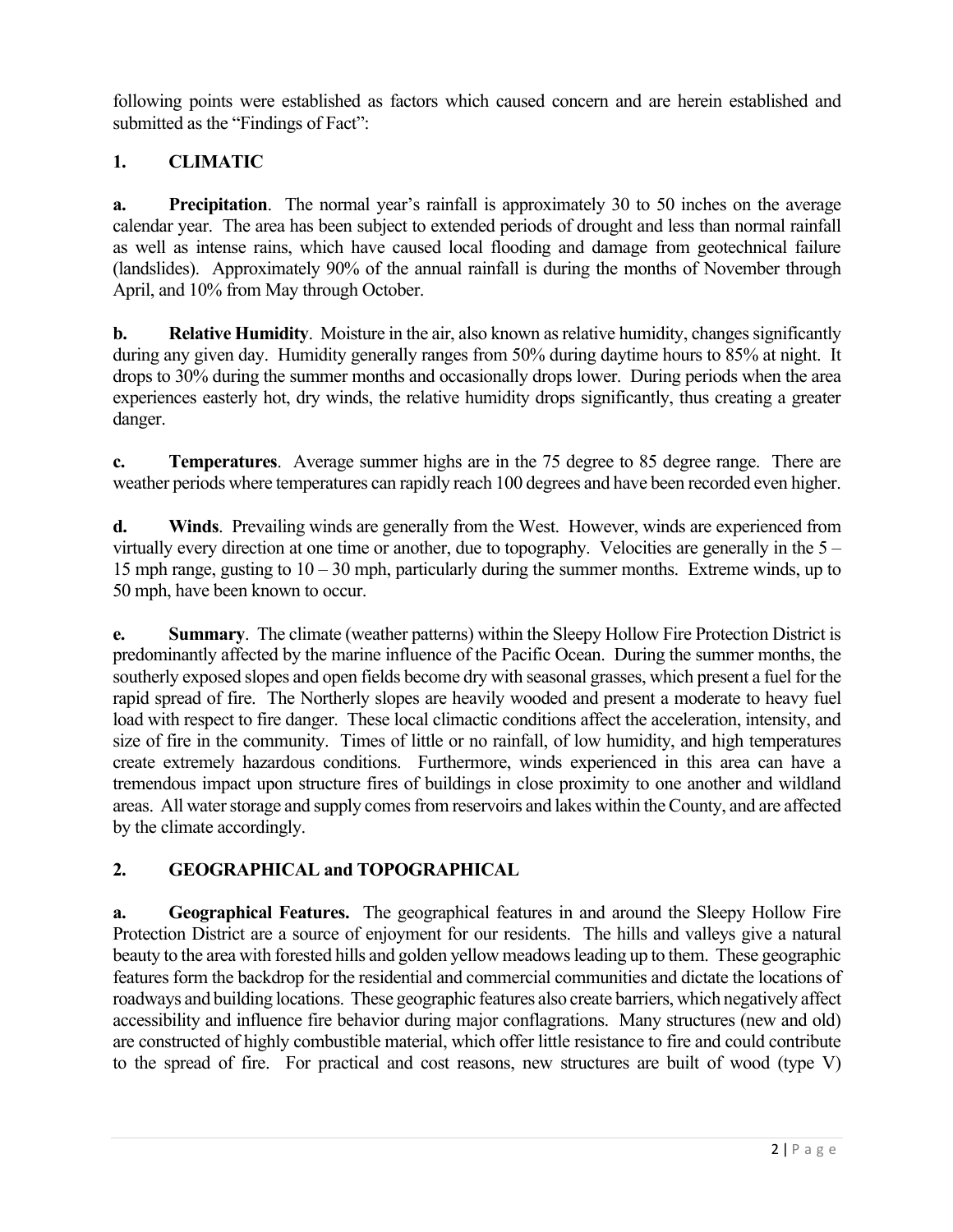construction. The potential for conflagration exists with the density of the various specific areas of the District. The concentrated residential occupancies, causes concern when considering the "exposure" elements of building to building to grass and brush areas of the District.

**b**. **Seismic Location**. The Sleepy Hollow Fire Protection District lies within the recognized Seismic Zone #4, which is the most dangerous zone. While the area has experienced several significant seismic events, there has been a minimum of damage. The District sits between two active earthquake faults (San Andreas and Hayward) and numerous potentially active faults. The potential for great damage exists, and must be considered as a real threat to be planned for.

**c. Size and Population.** The Sleepy Hollow Fire Protection District encompasses an area of 3.38 square miles with a resident population of approximately 2,345. The District is served by the Ross Valley Fire Department. Ross Valley Fire operates four (4) stations (two of which are in San Anselmo, one in Fairfax, and one in Ross) with 33 fire personnel (serving the Towns of Fairfax, San Anselmo, Ross and the Sleepy Hollow Fire Protection District), having diverse responsibilities including wildland, urban, and paramedical.

**d. Roads and Streets**. The Sleepy Hollow Fire Protection District is served by a single main access road, from one direction. Several areas have limited roadways and escape routes. The District has numerous narrow, winding dead-end roads, including private access roads, which results in access problems and extended travel times. The accessibility for fire department apparatus is of concern due to the lack of turnouts and roadway widths which increases response time.

**e. Topography**. The Sleepy Hollow Fire Protection District, and the Ross Valley The Department's service area, is a conglomeration of oak plains, hills, valleys, and ridges. The flatter lands are found in the center portion of the service area and approximately half of the residential development is in this area. The other half of the service area with residential development consists of hillsides with slopes ranging from approximately 15-30% and 30+%. These hazardous conditions present an exceptional and continuing fire danger to the residents of the community due to the difficulty of the terrain and topography of the area, much of it consisting of box canyons with steep, brush covered slopes; narrow winding streets used by residents of the District and the Fire Department for ingress and egress, steep hills which hinder Fire Department response time; older and inadequate water systems in certain areas of the community; and the location of buildings and structures with relation to these dangerous areas. The water supply for domestic and fire flow systems within the District are directly affected by the topographical layout. The supply of water comes from lakes, which are managed by a public utilities district responsible for maintaining an adequate supply. The water distribution system within the District is old in some areas served by mains, which are inadequate in size to provide water for fire protection. The valley floor is served by mains which contain an exceptionally large volume of water for fire protection. The District has a base elevation of approximately 35 feet and extends to areas in excess of 900 feet above sea level.

**f. Vegetation**. The Board of Directors recognizes that the Sleepy Hollow Fire Protection District has within its borders and along its boundaries significant areas of grass, brush, and heavily forested lands. In addition, the natural vegetation of the area has been altered by the addition of ornamental trees and shrubs, which are not native and add fuel around the houses and buildings of our community. The south-facing exposure is primarily annual grasses, highly flammable brush, with occasional clumps of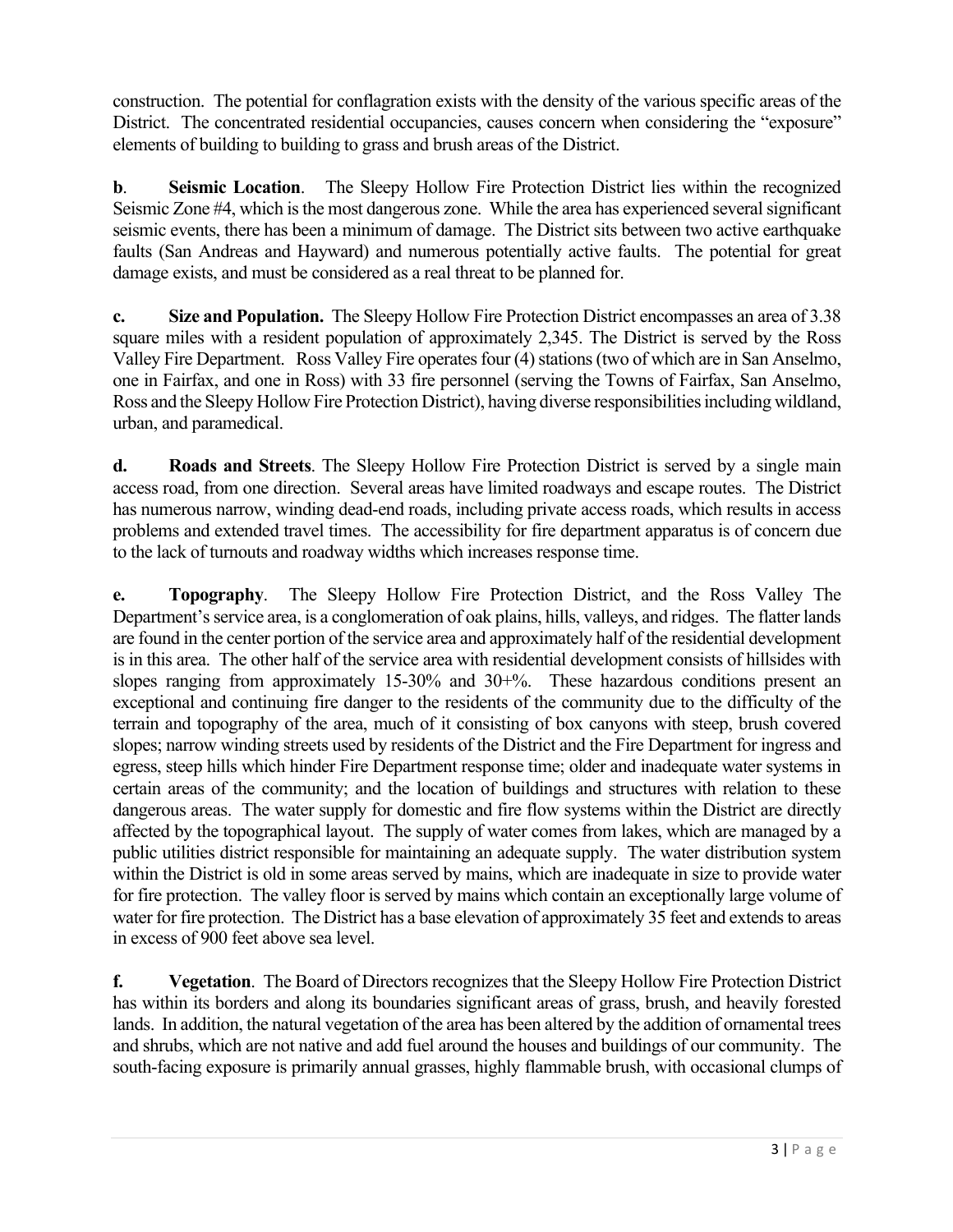bay and oak trees in the more sheltered pockets. The north-facing slopes are heavily wooded from lower elevations to ridge with oak and bay trees and minor shrubs of the general chaparral class. Expansion of the residential community into areas of heavier vegetation has resulted in homes existing in close proximity to dense natural foliage. Often, such dwellings are completely surrounded by highly combustible vegetation compounding the fire problem from a conflagration point of view. Of particular recent notice is the increase in dead-down fuel and ladder accumulation directly associated with the Sudden Oak Death Syndrome..

## **Summary**

The above local geographic and topographic conditions increase the magnitude, exposure, accessibility problems and fire hazards presented to the Fire Department.

Fire following an earthquake has the potential of causing greater loss of life and damage than the earthquake itself.

The valley floor has zones recognized by the Federal Emergency Management Agency as flood zones. During times of intense rainfall, flooding and landslides have occurred which have destroyed structures and threatened lives. Within the past decade, these events have caused the local government to declare disasters and seek state and federal assistance.

Some of the existing structures in the commercial areas of the District lack the required firewall separation. These structures cause concern to the Fire Department because of the potential for major conflagration. As these structures are replaced, the exposure potential will be significantly reduced.

Several other variables may tend to intensify an incident, such as the extent of damage to the water system; the extent of roadway damage and/or amount of debris blocking the roadways; climatic conditions (hot, dry weather with high winds); time of day will influence the amount of traffic on roadways and could intensify the risk to life during normal business hours; and the availability of timely mutual aid or military assistance.

# **Conclusion**

Local climatic, geographic, and topographic conditions impact fire prevention efforts and the frequency, spread, acceleration, intensity, and size of fire involving buildings in this community. Further, they impact potential damage to all structures from earthquake and subsequent fire. Therefore, it is found to be reasonably necessary that the California Fire Code, International Wildland-Urban Interface Code, and the State Building Standards Code be changed or modified to mitigate the effects of the above conditions.

Furthermore, California Health and Safety Code Section 17958.7 requires that the modification or change be expressly marked and identified as to which each finding refers. Therefore, the Sleepy Hollow Fire Protection District finds that the following table provides code sections that have been modified pursuant to Sleepy Hollow Fire Protection District Ordinance No. 2016-1, which are building standards as defined in Health and Safety Code Section 18909, and the associated referenced conditions for modification due to local climatic, geological, and topographical reasons: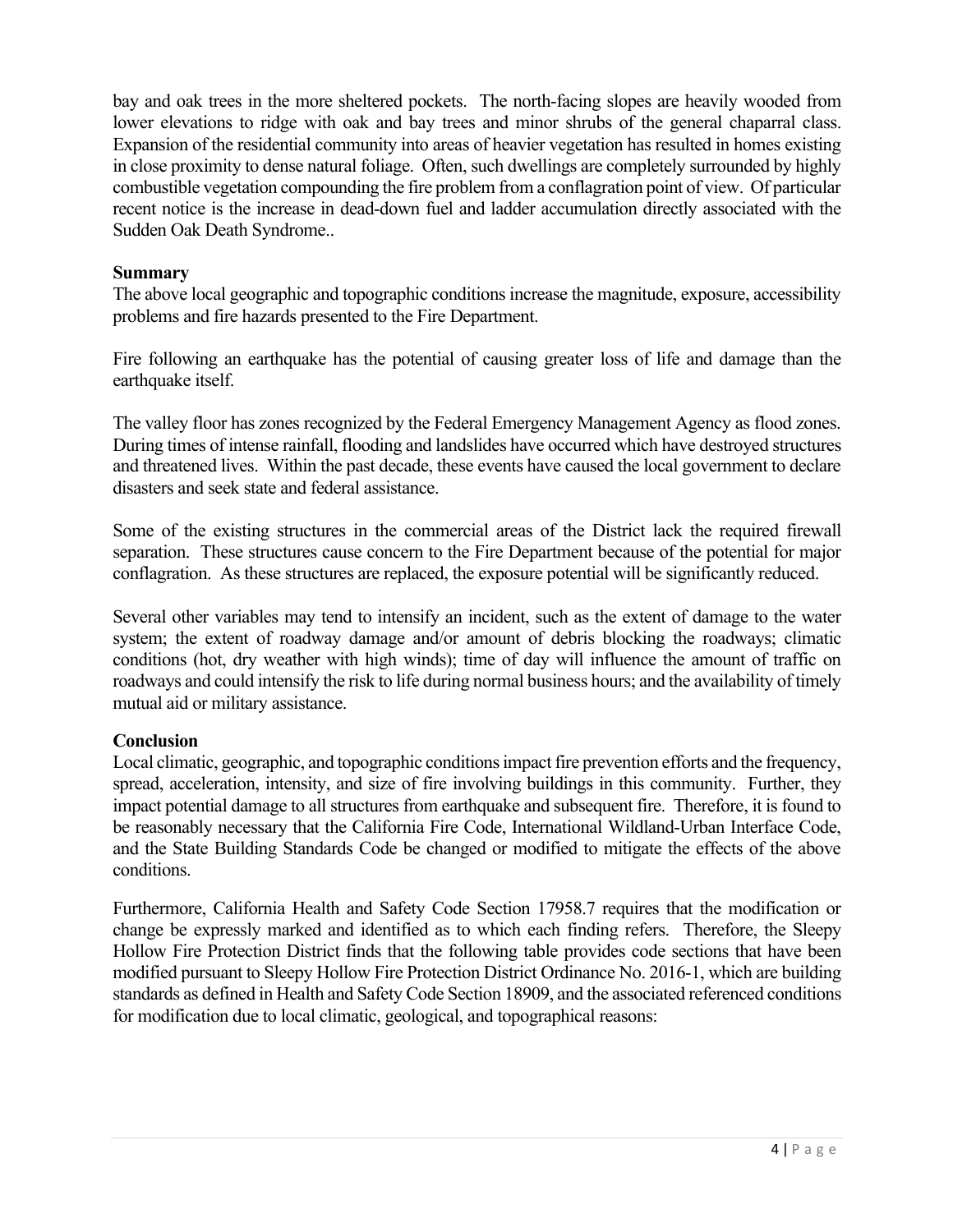**Section Number Local Climatic, Geological and Topographical Conditions**

| 102.5      | la, 1b, 1e, 2a, 2b, 2d, 2e     |
|------------|--------------------------------|
| 104.12     | 2c, 2g                         |
| 104.13     | 2c, 2d, 2g                     |
| 105.6.49   | le, 2a, 2b, 2d, 2e, 2f         |
| 105.7.19   | le, 2a, 2b, 2d, 2e, 2f         |
| 202(c)     | le, 2a, 2b, 2d, 2e, 2f         |
| 202(f)     | 2a, 2d, 2e, 2g                 |
| 202(j)     | le, 2a, 2b, 2e, 2f, 2g         |
| 202(m)     | le, 2a, 2b, 2e, 2f, 2g         |
| 202(s)     | le, 2a, 2b, 2d, 2e, 2f         |
| 202(t)     | le, 2a, 2b, 2d, 2e, 2f         |
| 202(u)     | le, 2a, 2b, 2d, 2e, 2f         |
| 302.1      | 2b, 2d, 2e, 2g                 |
| 320.1      | 2b, 2d, 2e, 2g                 |
| 320.2      | 2b, 2d, 2e, 2g                 |
| 320.3      | 2b, 2d, 2e, 2g                 |
| 320.4      | 2b, 2d, 2e, 2g                 |
| 401.1.1    | 2b, 2c, 2d, 2g                 |
| 401.3.2.1. | 2a, 2b, 2c, 2d, 2e             |
| 402.1      | 2b, 2c, 2d, 2g                 |
| 403.1.1    | 2b, 2c, 2d, 2g                 |
| 403.10.1.4 | 2b, 2c, 2d, 2g                 |
| 501.5      | la, 1b, 1c, 2d, 2e, 2f         |
| 502.1      | la, 1b, 1c, 2d, 2e, 2f         |
| 503.1.4    | la, 1b, 1c, 2d, 2e, 2f         |
| 503.1.5    | 2a, 2d, 2e, 2g                 |
| 503.2.1    | 2a, 2d, 2e, 2g                 |
| 503.2.6.1  | 2a, 2b, 2c, 2d, 2e, 2f         |
| 503.4      | 2a, 2d                         |
| 503.4.2    | 2a, 2d                         |
| 503.6.1    | 2a, 2d,                        |
| 503.6.2    | 2a, 2d                         |
| 506.1      | 2a, 2d, 2e, 2g                 |
| 507.5.1    | le, 2a, 2b, 2c, 2d, 2e, 2f, 2g |
| 507.5.1.2  | 2a, 2d, 2e, 2g                 |
| 507.5.7    | 2a, 2c, 2f                     |
| 605.11.3   | 2a, 2b, 2d, 2e, 2f             |
| 605.11.4   | 2a, 2b, 2d, 2e, 2f             |
| 605.11.5   | 2a, 2b, 2d, 2e, 2f             |
| 901.7      | la, 1b, 1e, 2a, 2b, 2d, 2e     |
| 903.2      | la, 1b, 1e, 2a, 2b, 2d, 2e     |
| 903.3      | 1a, 1b, 1e, 2a, 2b, 2d, 2e     |
| 904.12     | $l$ e, 2g                      |
| 906.11     | 1e, 2g                         |